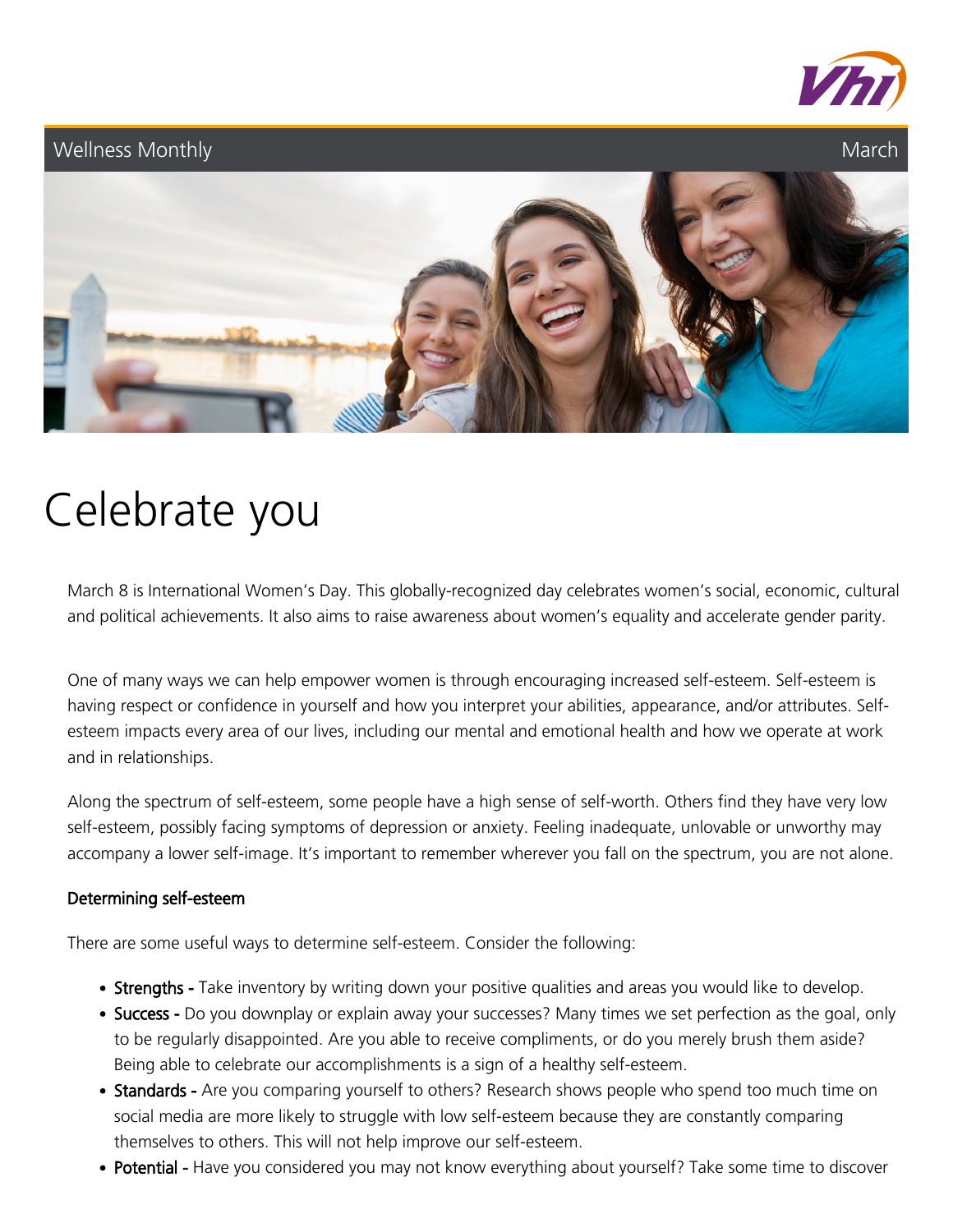what hidden strengths and passions you might have. Exploring a new hobby, activity or talent may increase your self-esteem.

#### Improving self-esteem

If you are looking to better your self-confidence, here are several practical steps to follow as you take inventory of your thoughts:

- 1. Triggers Identify what or who triggers negative thinking. Looking at your bank account? Interactions with certain family members or coworkers? You can't avoid every trigger, but you can plan your response.
- 2. Self-talk What do you tell yourself? Is it based on fact or emotion? Is it rational or irrational? Assuming the worst in every situation will take a toll on your self-esteem.
- 3. Accuracy Are your thoughts true? If not, challenge them. Often times our thoughts are influenced more by perception than reality.
- 4. Positivity Replace negative thoughts with positive ones. Encourage yourself by focusing on the positive. Avoid thinking of "should have" and "could have" scenarios. When mistakes are made, you can learn to forgive yourself. Give yourself credit for good things and small wins.

### Taking care of yourself

Learning to change how you interpret life takes energy. Taking time every day to care for yourself will help you feel healthy. And when you feel good, you are more likely to be positive about yourself and your abilities. Listen to your body, get plenty of sleep, eat healthy and exercise regularly. Take time for activities and people you enjoy most. A simple way to enjoy life and stay positive is to help someone else.

Rearranging your thoughts and learning to take care of your body takes time and practice. The more you challenge your negative thoughts and habits, the more confident you will feel in yourself and your actions. When you are positive about yourself, you will have a positive impact on the world around you.

On international women's day and every day be sure to celebrate you and all the women in your life.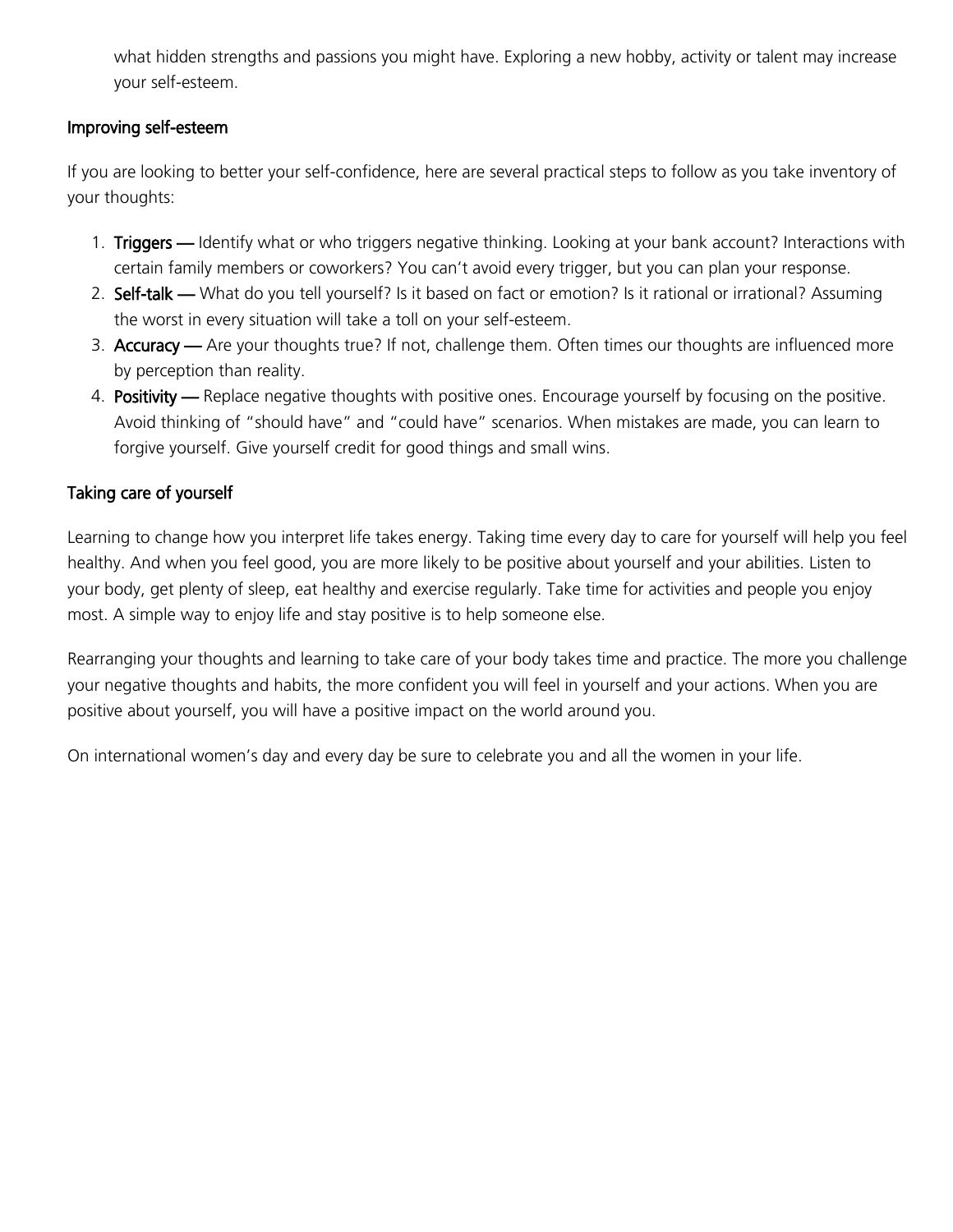# Minimize electronic use to enhance sleep

Many studies have shown the importance of getting 7–9 hours of sleep every night. More recently, we have also learned that the use of electronics at night can alter our ability to get restful sleep. Whether it's watching television or using our phones, electronic use has been linked to shorter sleep duration, sleep anxiety and increased night waking.

These sleep issues happen for a number of reasons. First, the light being emitted from devices affects circadian rhythm. Circadian rhythm plays into our biological patterns, including hormone release, blood pressure and body temperature. When our eyes focus on light, such as electronics, it tells our body that it's time to be awake. Not giving our eyes and minds time to adjust before bedtime will make it harder to fall asleep and stay asleep.

Our melatonin production is also affected by electronic use. Melatonin is a hormone that helps maintain our sleepwake cycle by telling the brain when to feel tired. The more we use electronics at night, the longer it takes for melatonin to kick in and help us fall asleep.

### Tips for getting restful sleep

It might not be possible to completely cut electronic use before bed, but there's a lot you can do to ensure a restful night's sleep. Here are some tips to get started:

- Limit electronic use throughout the day. While nighttime screen use greatly impacts our sleep, it's important to limit use during the day as well. If you need extra help, try updating phone settings so you're unable to use your device after a certain number of hours. You can also create rules for how much TV time you're allowed every day.
- Create a bedtime routine. Having a relaxing routine will help set you up for sleep success. Try stopping screen use an hour before bed and focusing on other activities to help you unwind. This may include yoga, meditation, journaling, reading or a bath.
- Remove screens from the bedroom. If you rely on a TV to fall asleep, think again. Screen light in any form affects your sleep cycle. If you need sound to fall asleep, try using a sound machine. If light is the issue, buy a small plug-in to help without it being too much. It can take time to get used to this new routine, but your brain will thank you.
- Turn on night mode. Most devices now have a "dark" or "night" mode, including social media apps. Using this setting will help your eyes adjust to the inevitable "lights out" time better.
- Buy a pair of blue light glasses. If you're having trouble staying away from electronics, investing in these glasses might help. They block your eyes from damaging blue light emissions, and you can usually get a good pair for less than \$50.